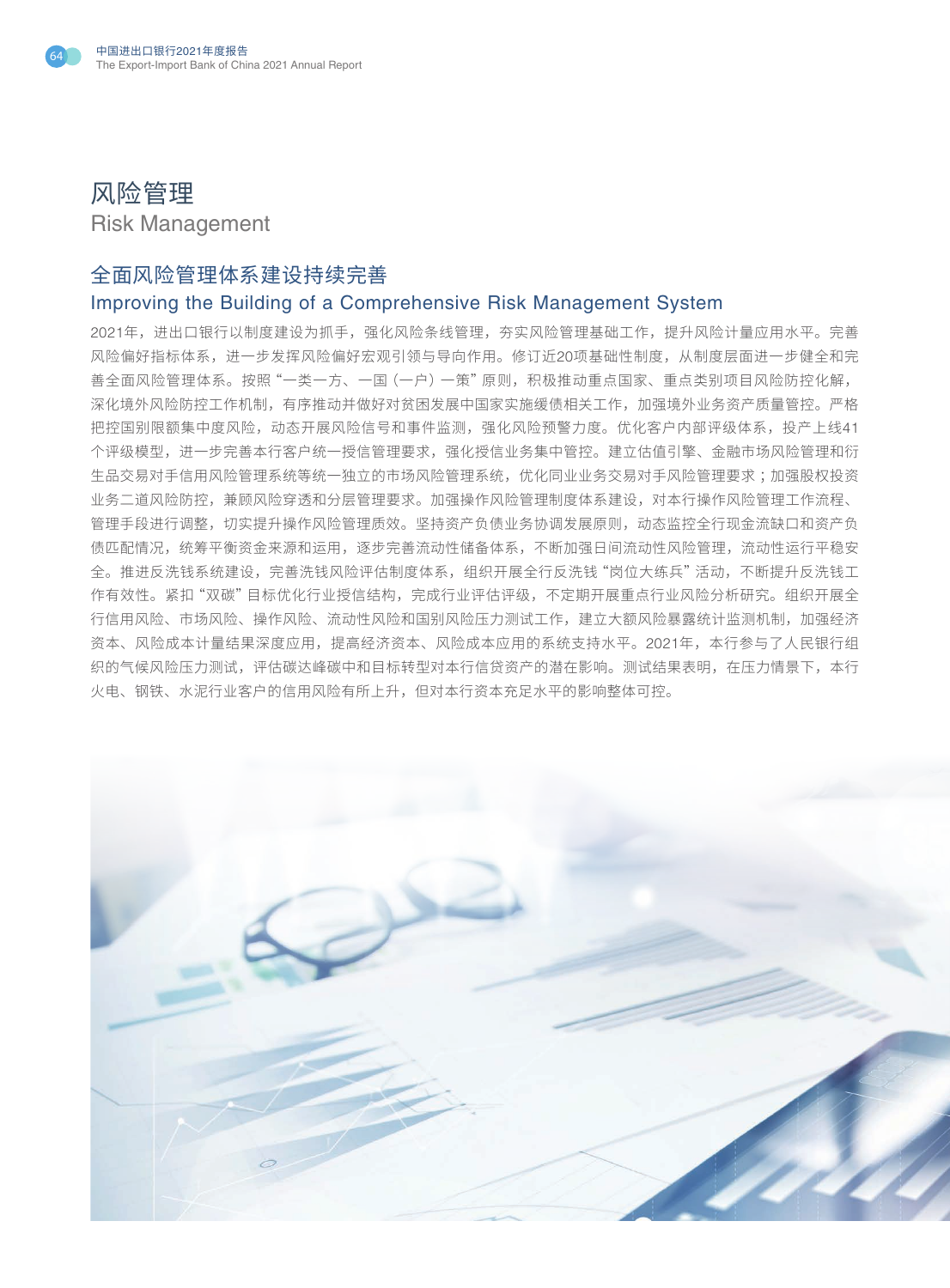

In 2021, the Bank strengthened management on the risk line with the focus on institutional building, continued to consolidate the foundation for risk management and improved the application of risk measurement. It refined risk appetite indicators to ensure risk-appetite's leading and guiding role in the Bank's overall business operations. Nearly 20 basic rules and regulations were revised to improve and strengthen the Bank's comprehensive risk management system. Following the principle of adopting customized policies and solutions for different clients and assets, the Bank took proactive measures to forestall and defuse risks in major countries and key projects. A working mechanism was further developed for risk prevention and control on overseas projects. Debt service suspension and related work was advanced as planned for poverty-stricken developing countries. More measures were put in place to strengthen risk management on overseas assets. The Bank took strict control on the concentration risk of country-specific credit quotas, intensified dynamic monitoring on risk signals and risk events, and emphasized early warning of risks. By putting in place 41 rating models, the Bank optimized internal system for client rating. Furthermore, it improved the unified management of credit lines granted to clients and realized collective management. The Bank adopted unified and independent market risk management systems including a valuation engine, a financial market risk management system and a counter-party risk management system for derivative business. It also improved counter-party risk management for inter-bank business. Taking into account risk penetrating and separate stratum control in risk management, the Bank strengthened risk and compliance management in conducting equity investment business. The Bank facilitated the building of operational risk management system by making adjustments to working procedures and control methods, aiming to improve the quality and efficiency of management. Adhering to the principle of coordinated development between assets and liabilities, it kept a close eye on cash flow gap and asset-liability matching status, and stroke a balance between fund inflow and outflow. To make sure that its liquidity is safe and sound, the Bank improved the liquidity reserve system and strengthened intraday liquidity risk management. The Bank continued to improve the institutional framework for anti-money laundering (AML) risk management and the evaluation system of money laundering risks. Bank-wide AML training and practices were carried out in an effort to enhance the effectiveness of AML risk management. In line with the carbon peaking and neutrality targets, the Bank optimized the structure of credit lines, finished evaluation and rating of various industries, and carried out risk analysis and research on key industries aperiodically. The Bank conducted stress tests in different risk scenarios including credit risk, market risk, operational risk, liquidity risk, and country-specific risk. A statistical monitoring mechanism was established for large-scale risk exposures and the application of the measurement results of economic capital and risk cost was strengthened, both of which were done with the empowerment of IT application. In 2021, the Bank participated in the climate risk stress test organized by the PBC to assess the potential impact of carbon peaking and neutrality on the Bank's credit assets. The result showed that under the stress scenario, credit risk of the Bank's clients in thermal power, steel and cement industries increased somewhat, but its impact on the Bank's capital adequacy was generally under control.

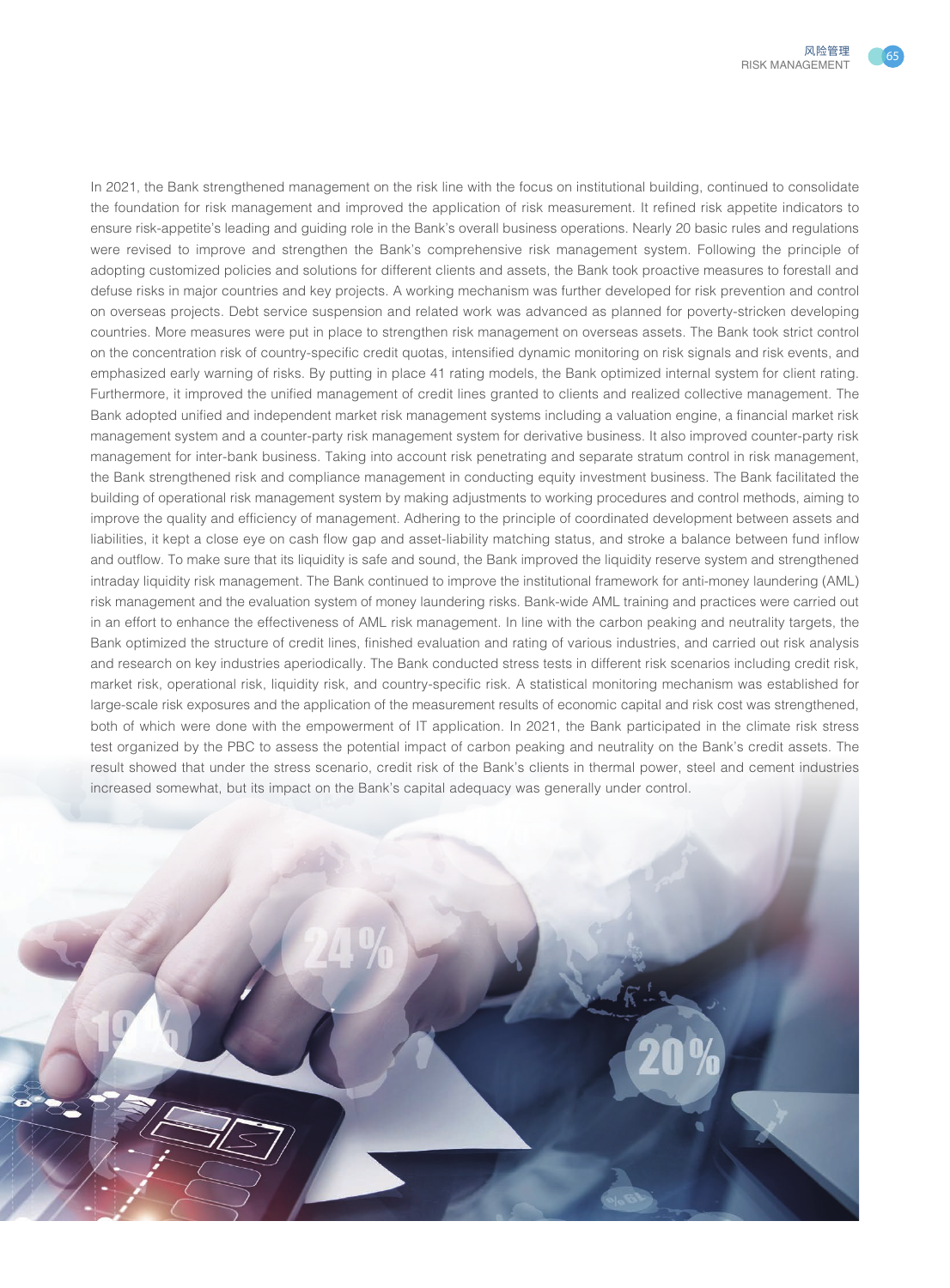



## 风险防范化解成果显著 Making Significant Achievements in Forestalling and Defusing Risks

2021年,受新冠肺炎疫情蔓延等因素影响,风险防控形势更加严峻。本行凝心聚力、攻坚克难,千方百计控增量、化 存量、防变量,有效控制全行资产质量劣变,全行资产质量基本保持稳定。制定年度重点攻坚项目风险化解工作方案及 具体实施方案、风险巡回督导工作实施方案,对18个重点攻坚项目开展专项督导并取得显著进展,实现重大风险项目 大幅压降 ;按照《"一类一方、一户一策"风险化解工作方案》,将全行风险项目进行分类,对于风险隐患较大的项目, 指导经营单位制定风险应对预案,主动应对风险 ;先后对不良贷款净新增较多的经营单位发送加强风险管控提示函,指 导其对新增不良贷款采取有效措施,及时遏制资产质量劣变趋势,想方设法抢救资产,风险防范化解取得重大成果。

In 2021 the surging global COVID-19 pandemic brought more challenges and pressure on risk prevention and control. The Bank intensified efforts, overcame obstacles and took multiple measures to mitigate existing risks, control incremental risks and prevent potential ones, thus effectively keeping its asset quality stable in general and preventing it from deteriorating. The Bank formulated a work plan and a detailed implementation plan for the year on defusing risks of key projects as well as an implementation plan for risk itinerant supervision. Significant progress was achieved in the supervision on 18 key projects, contributing to a substantial decrease in the number of projects with major risks. According to the Work Plan on Defusing Risks Through Tailor-made Solutions for Each Client and Category, the Bank classified risk projects and guided business units in responding to risks by formulating response plans for projects with large risk potentials. For those business units that saw fast increase in NPLs, the Bank reminded them to pay closer attention to risk control and take effective responding measures for the newly-occurred NPLs, and urged them to try every effort to prevent asset quality from deteriorating and rescue assets. Good results were achieved in forestalling and defusing risks.